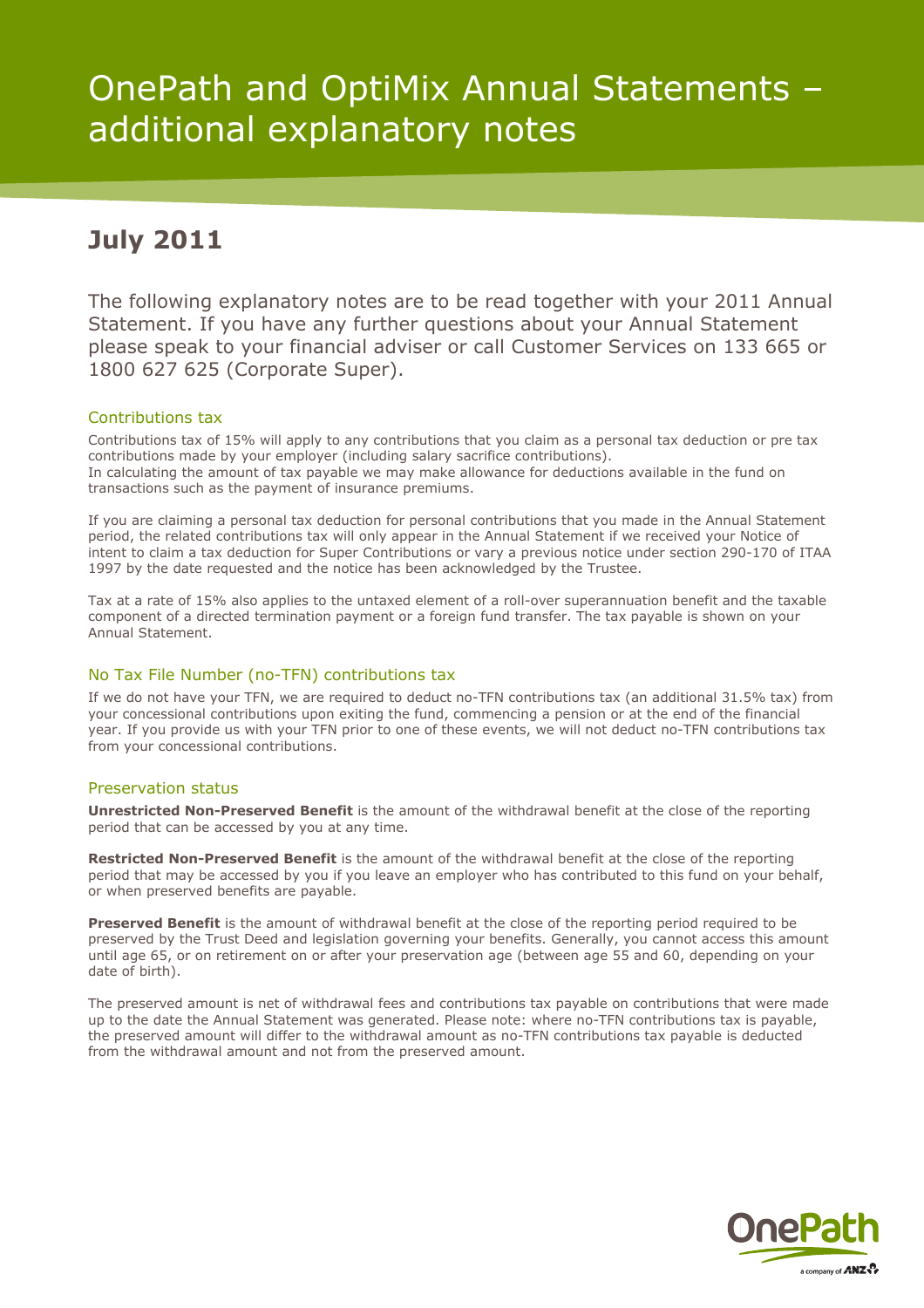#### Beneficiary nominations – applicable to OneAnswer, OptiMix, Corporate Super and Integra Super

#### Binding nominations

If you have made a binding nomination for your death benefit then this will appear on your Annual Statement. The Trustee must pay your death benefit according to the nomination, provided it is valid, has not expired or is defective and the nominated beneficiary is still a dependant or your legal personal representative at your death.

You may confirm, amend or revoke your nomination by completing a new Nomination of Beneficiary Form. If your binding nomination is revoked, expires, is invalid or to the extent it is defective and you do not make a new binding nomination, then the Trustee will pay your death benefit to your legal representative unless your estate is insolvent or a legal personal representative is not appointed within six months or such longer time period the Trustee may allow. For further information about what a 'defective' nomination is and how your benefit is paid if the Trustee cannot pay your benefit in accordance with your nomination, or you have made no nomination, and you have no legal personal representative please refer to the following:

OneAnswer, Corporate Super, Integra Super - please refer to the current Product Disclosure Statement and/or the relevant OneAnswer Additional Information Guide. The Product Disclosure Statement and Additional Information Guide can be obtained from our website onepath.com.au, or by contacting Customer Services on 133 665 or 1800 627 625 (Corporate Super).

OptiMix – please refer to the Nomination of Beneficiary Form. The Nomination of Beneficiary Form can be obtained from our website onepath.com.au, or by contacting Customer Services on 133 665.

#### Non-binding nominations

If our records indicate you have made a non-binding nomination for your death benefit then this will appear on your Annual Statement. If you have made a non-binding nomination, the Trustee will ordinarily pay your death benefit to the beneficiaries you have nominated and in such proportions as you have specified, provided your nomination is not revoked or defective, you have not married, entered a de facto or like relationship with a person of either sex or permanently separated from your spouse since making the nomination and the nominated beneficiary is still a dependant or your legal personal representative at your death.

It is important to note that a non-binding nomination will not override a previous, valid binding nomination made by you. You must first revoke your existing valid binding nomination. You may confirm, amend or revoke your nomination by completing a new Nomination of Beneficiary Form.

If your non-binding nomination is revoked, is invalid or to the extent it is defective and you do not make a new non-binding nomination, then the Trustee will pay your death benefit to your legal representative unless your estate is insolvent or a legal personal representative is not appointed within six months or such longer time period the Trustee may allow. For further information about what a 'defective' nomination is and how your benefit is paid if the Trustee cannot pay your benefit in accordance with your nomination, or you have made no nomination, please refer to the following:

OneAnswer, Corporate Super and Integra Super - please refer to the current Product Disclosure Statement and/or the relevant OneAnswer Additional Information Guide.

The Nomination of Beneficiary Form, Change of Details Form, Product Disclosure Statement and Additional Information Guide can be obtained from our website onepath.com.au, or by contacting Customer Services on 133 665 or 1800 627 625 (Corporate Super).

OptiMix – please refer to the Nomination of Beneficiary Form.

Other products – please refer to the Change of Details Form.

The Nomination of Beneficiary Form or Change of Details Form can be obtained from our website onepath.com.au or by contacting Customer Services on 133 665.

#### Reversionary beneficiary – applicable to income streams only

If our records indicate you have nominated your spouse as a reversionary pensioner then this will appear on your Annual Statement. If you are a pension member and you have nominated your spouse as your reversionary pensioner, and you pass away, your pension benefits will be paid to them, provided they are still your spouse. Any valid reversionary nomination will override any binding or non-binding nomination. If your reversionary pensioner dies before you or is no longer your spouse, the Trustee will pay your benefit in accordance with your valid binding nomination or, where a valid binding nomination does not exist, in accordance with any valid non-binding nomination you have made.

OneAnswer Pensions: Please refer to the current Product Disclosure Statement and/or the OneAnswer Pension Additional Information Guide for further information about how the Trustee will pay your benefit if it cannot pay